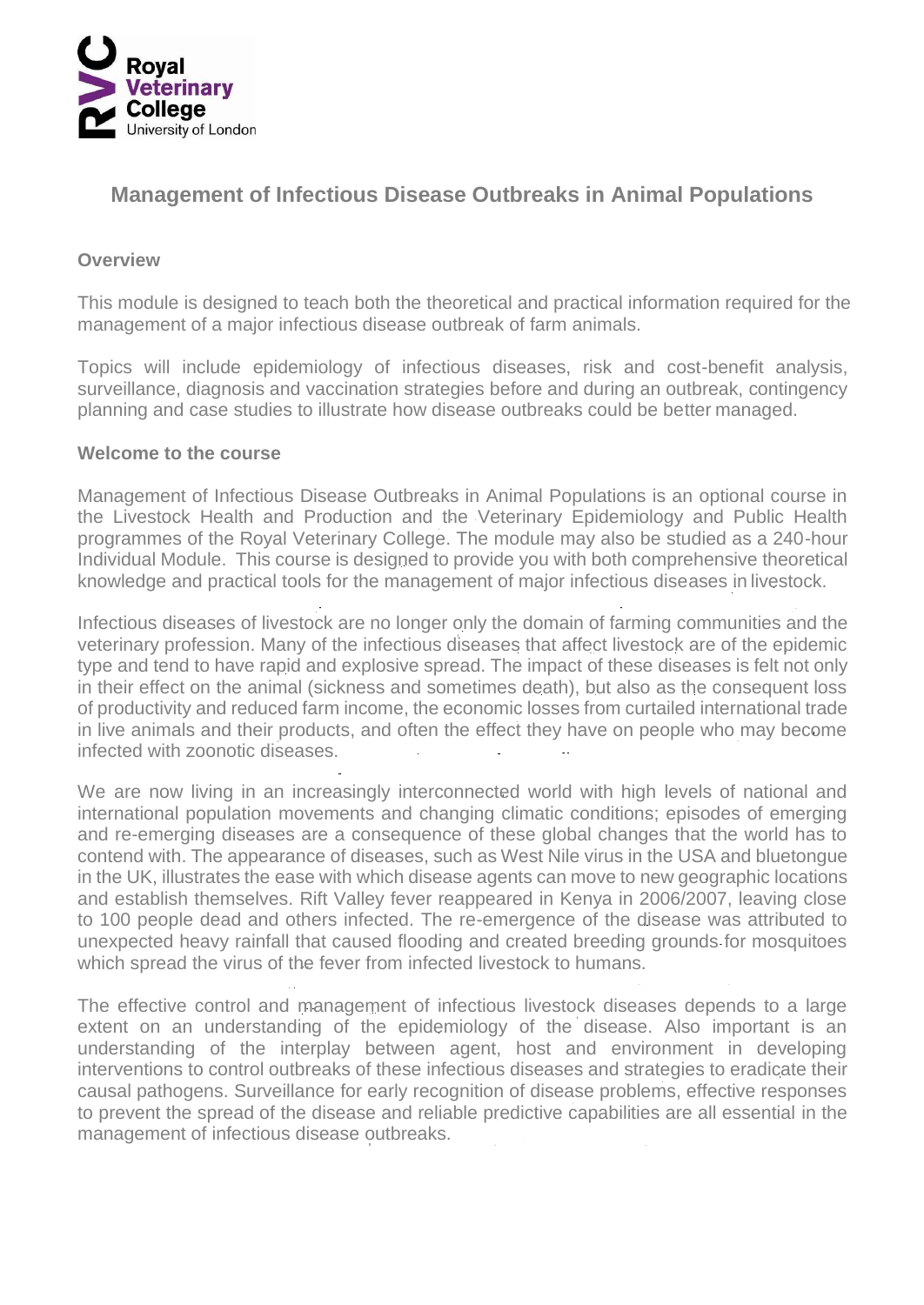# **What will you learn from this course?**

By the end of this course you should be able to:

- describe the epidemiological concept of disease transmission and related factors, and explain the epidemiological aspects of the relationship between host, agent and the environment
- explain the role of economic analysis in animal health management
- describe monitoring and surveillance approaches
- outline measures needed to prevent the introduction of a disease into a country
- make recommendations on the most appropriate control methods for different diseases
- identify the highest-threat emergency animal diseases for your country, know where those threats are likely to come from and recognize how they will manifest themselves.

# **Course structure**

The course consists of 11 units of study, all of which you should complete. They make up the following three modules.

# **Module 1: Epidemiology of Infectious Diseases**

This module (Units 1-3) explores the nature and mechanisms of infectious viral diseases, epidemiological aspects of disease control and the principles of risk and economic analysis in disease control. The module focuses on selected viruses and diseases chosen on the basis of their global incidence and economic importance, and guides you in considering different elements of risk assessment and the role of economic analysis in animal health projects.

# **Module 2: Principles of Management of Infectious Diseases**

The second module (Units 4-7) examines methods of surveillance, monitoring and detection of infectious disease, explains the principles of prevention, including immunization, and considers the management of outbreaks. In this module you will learn about contingency planning and the importance of international co-operation in the control and management of high-threat disease outbreaks.

Unit 4 involves computer-based activities using an epidemiological program, Epitools - Epidemiological Calculators, which you will be instructed to download for free from the Internet.

You will require a computer with a Windows-based operating system environment (Win95 and higher) – or with a functional Windows emulation within a Unix/Linux or Apple Macintosh environment.

# **Module 3: Case Studies in the Management of Infectious Diseases**

In the final module (Units 8-11) you are presented with case studies which address diseases with different characteristics. The approaches presented in the case studies emphasize both diagnosis and eradication, and the examples are designed to enable you to put into practice the information and fundamental principles acquired in the earlier modules.